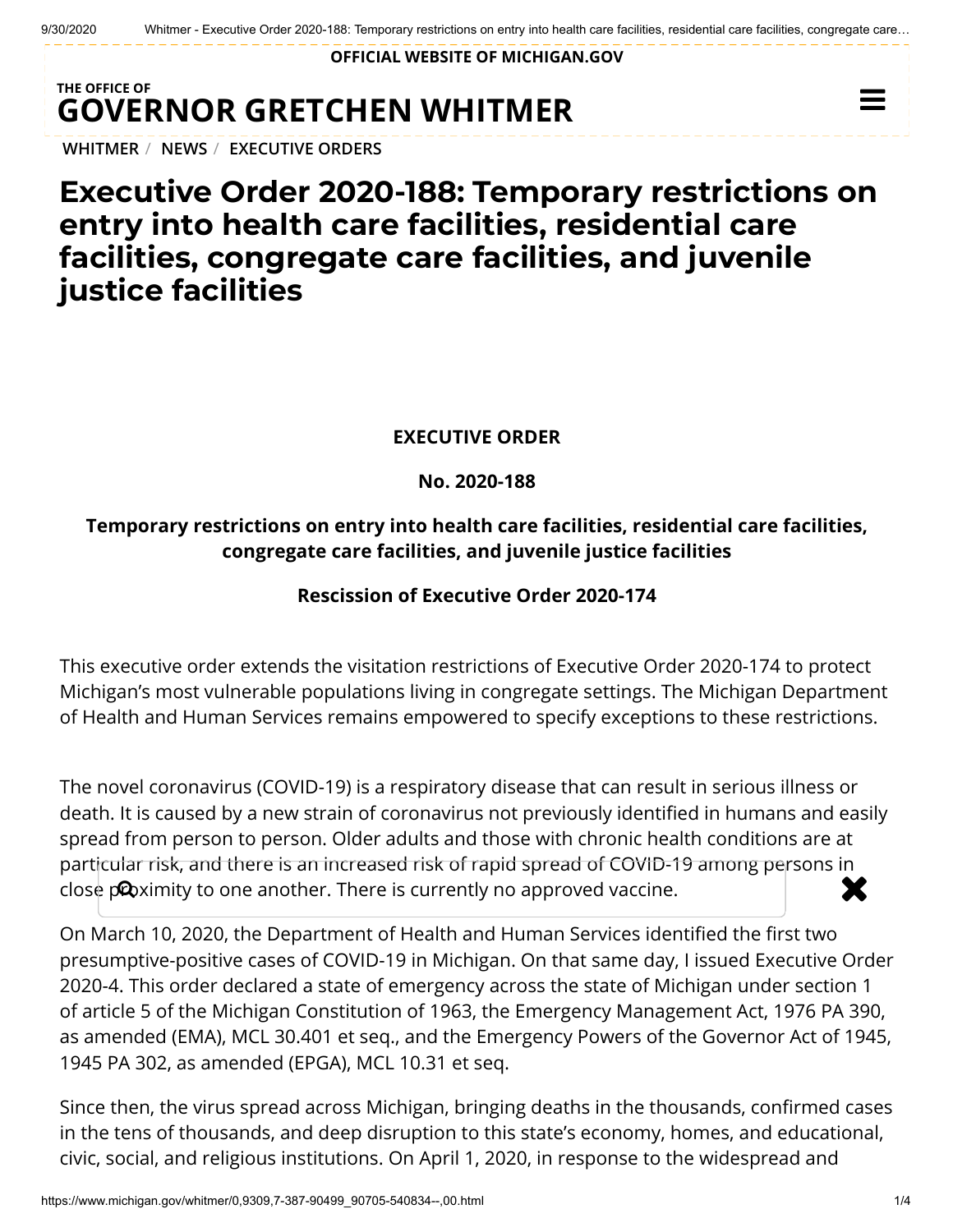severe health, economic, and social harms posed by the COVID-19 pandemic, I issued Executive Order 2020-33. This order expanded on Executive Order 2020-4 and declared both a state of emergency and a state of disaster across the State of Michigan under section 1 of article 5 of the Michigan Constitution of 1963, the Emergency Management Act, and the Emergency Powers of the Governor Act of 1945. And on April 30, 2020, finding that COVID-19 had created emergency and disaster conditions across the State of Michigan, I issued Executive Order 2020- 67 to continue the emergency declaration under the EPGA, as well as Executive Order 2020-68 to issue new emergency and disaster declarations under the EMA.

Those executive orders have been challenged in Michigan House of Representatives and Michigan Senate v. Whitmer. On August 21, 2020, the Court of Appeals ruled that the Governor's declaration of a state of emergency, her extensions of the state of emergency, and her issuance of related EOs clearly fell within the scope of the Governor's authority under the EPGA.

On September 29, 2020, I issued Executive Order 2020-186, again finding that the COVID-19 pandemic constitutes a disaster and emergency throughout the State of Michigan. That order constituted a state of emergency declaration under the Emergency Powers of the Governor Act of 1945. And, to the extent the governor may declare a state of emergency and a state of disaster under the Emergency Management Act when emergency and disaster conditions exist yet the legislature had declined to grant an extension request, that order also constituted a state of emergency and state of disaster declaration under that act.

The Emergency Powers of the Governor Act provides a sufficient legal basis for issuing this executive order. In relevant part, it provides that, after declaring a state of emergency, "the governor may promulgate reasonable orders, rules, and regulations as he or she considers necessary to protect life and property or to bring the emergency situation within the affected area under control." MCL 10.31(1).

Nevertheless, subject to the ongoing litigation and the possibility that current rulings may be overturned or otherwise altered on appeal, I also invoke the Emergency Management Act as a basis for executive action to combat the spread of COVID-19 and mitigate the effects of this emergency on the people of Michigan, with the intent to preserve the rights and protections provided by the EMA. The EMA vests the governor with broad powers and duties to "cop[e] with dangers to this state or the people of this state presented by a disaster or emergency," which<br>the governor may implement through "executive orders, proclamations, and directives having the governor may implement through "executive orders, proclamations, and directives having the force and effect of law." MCL 30.403(1)–(2). This executive order falls within the scope of those powers and duties, and to the extent the governor may declare a state of emergency and a state of disaster under the Emergency Management Act when emergency and disaster conditions exist yet the legislature has not granted an extension request, they too provide a sufficient legal basis for this order.

Acting under the Michigan Constitution of 1963 and Michigan law, I order the following: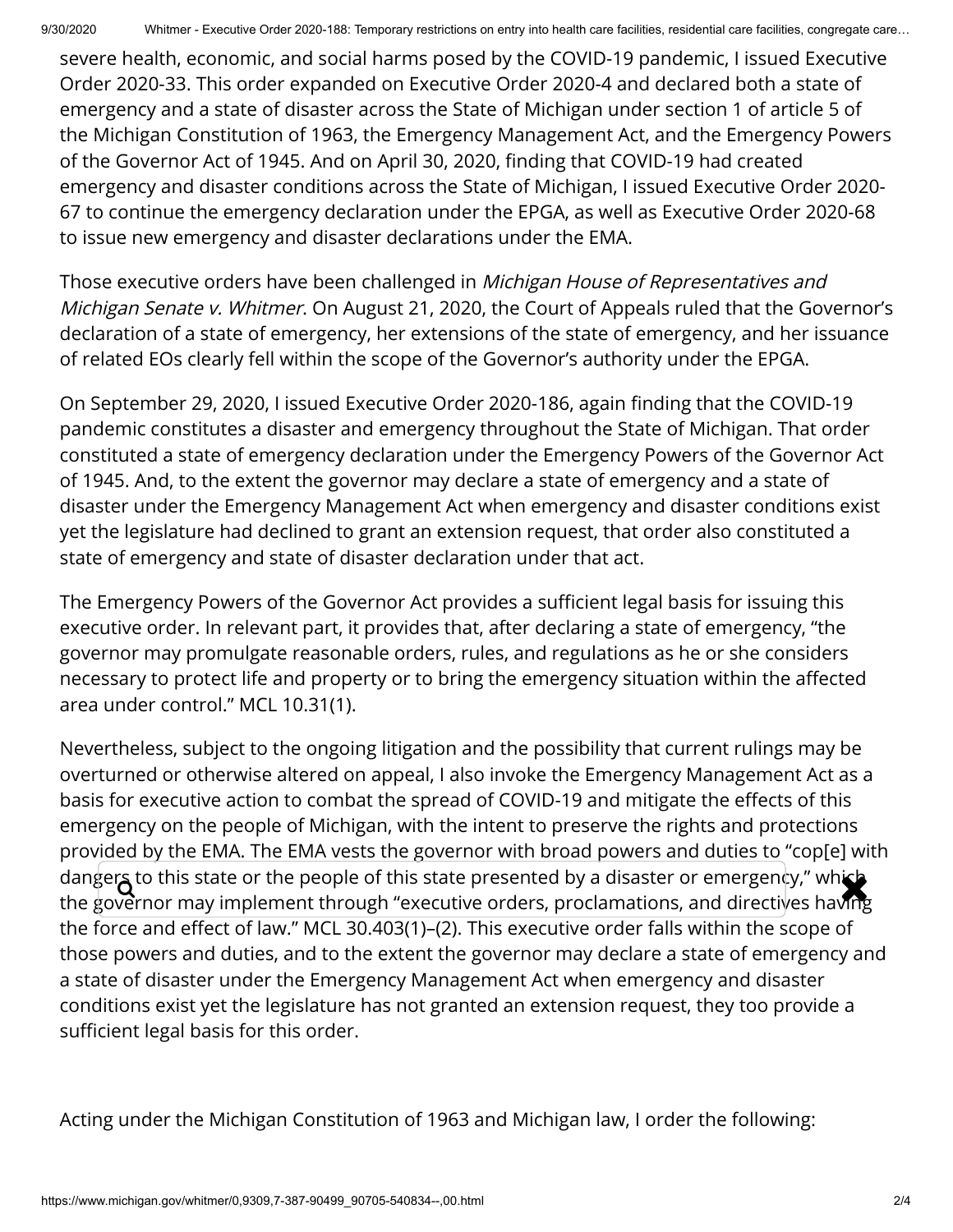- 1. Except as otherwise provided by the order of the Director of the Department of Health and Human Services (DHHS), all health care facilities, residential care facilities, congregate care facilities, and juvenile justice facilities must prohibit from entering their facilities any visitors that: are not necessary for the provision of medical care, the support of activities of daily living, or the exercise of power of attorney or court-appointed guardianship for an individual under the facility's care; are not a parent, foster parent, prospective adoptive parent, or guardian of an individual who is 21 years of age or under and who is under the facility's care; are not visiting an individual under the facility's care that is in serious or critical condition or in hospice care; and are not visiting under exigent circumstances or for the purpose of performing official governmental functions.
- 2. All health care facilities, residential care facilities, congregate care facilities, and juvenile justice facilities must perform a health evaluation of all individuals that are not under the care of the facility each time the individual seeks to enter the facility, and must deny entry to those individuals who do not meet the evaluation criteria. The evaluation criteria must include, at a minimum, symptoms of a respiratory infection, such as fever, cough, or shortness of breath; contact in the last 14 days with someone with a confirmed diagnosis of COVID-19; and other criteria specified by the Director of DHHS.
- 3. Any staff member or visitor of a residential care facility, congregate care facility, or juvenile justice facility must wear a covering over his or her nose and mouth when indoors or within six feet of another person.
- 4. While the restrictions of this order are in place, all health care facilities, residential care facilities, congregate care facilities, and juvenile justice facilities must make best efforts to facilitate visitations with individuals under their care by phone or other electronic communication platforms to the fullest extent possible, consistent with normal visitation policies.
- 5. For purposes of this order, "residential care facilities" includes, but is not limited to, homes for the aged, nursing homes, adult foster care facilities, hospice facilities, substance abuse disorder residential facilities, independent living facilities, and assisted living facilities.
- 6. The Director of DHHS may issue orders and directives to implement this order, including to specify exceptions to section 1 of this order, and to specify additional evaluation criteria under section 2 of this order.
- 7. Consistent with MCL 10.33 and MCL 30.405(3), a willful violation of this order shall constitute a misdemeanor.<br>Executive Order 2020-174 is rescinded
	-
- 8. Executive Order 2020-174 is rescinded.
- 9. This order is effective immediately.

Given under my hand and the Great Seal of the State of Michigan.